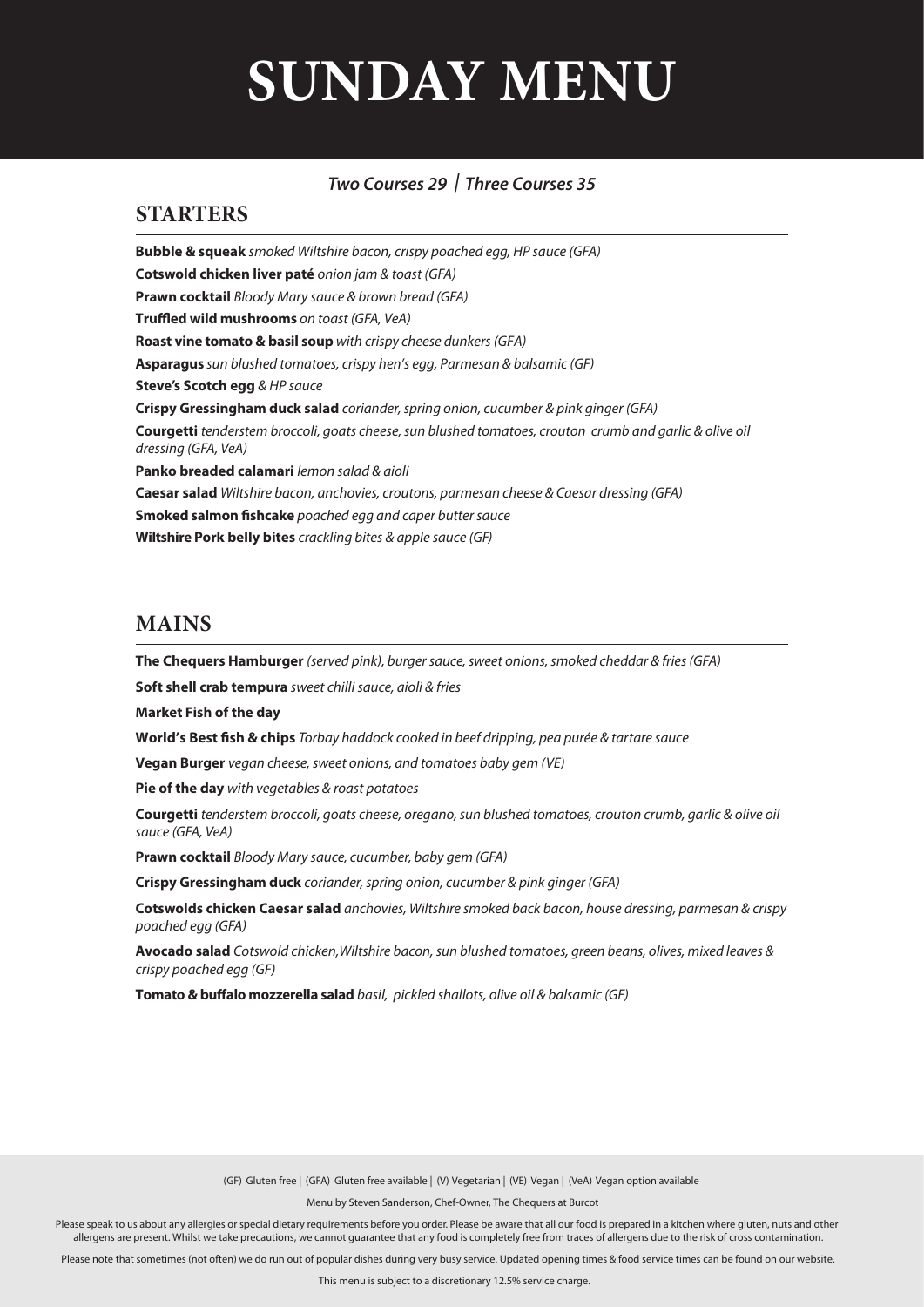# **SUNDAY MENU**

# **TRADITIONAL MAINS**

*(all GFA, except Nut Roast)*

**12 hour roasted Sussex beef**

**Brill Hill lamb rump** *(medium rare)*

**Wiltshire pork belly**

**Cotswold roast chicken & Wiltshire bacon**

#### **Nut Roast**

*All served with relevant sauces & Yorkshire pudding, roast potatoes, seasonal vegetables, parsnip crisps, cauliower cheese purée & gravy* 

#### **SIDES**

*(all GFA except\** 7 each **Roast potatoes Bubble & Squeak Star anise carrots Onion rings\* Vegetable platter Garlic and rosemary cheese topped loaf Cauliflower cheese Mac & cheese\* Ratatouille Caesar salad Dauphinoise potatoes Tenderstem broccoli Peas, bacon & shallots**

#### **ROAST SHARING PLATTER**

*Please enquire before ordering as this may not be available on the day (GFA)* 24 per person

**Yorkshire pudding** *lled with Sussex beef and horseradish, Wiltshire pork belly bites, crackling & apple sauce, Cotswolds roast chicken and Wiltshire smoked back bacon, roast potatoes, gravy*

**Add vegetable platter** 7

# **CHATEUBRIAND SHARING PLATTER** *(GFA)*

*Please allow 30 minutes to cook* 35 per person

*Cooked to your liking and served with horseradish sauce & Yorkshire pudding, roast potatoes, seasonal vegetables, cauliower cheese purée & gravy*

### **STEAK**

10 supplement *(GF)*

**World's best sirloin steak** *12 hour roasted medium rare with peppercorn sauce, chips and rocket salad*

(GF) Gluten free | (GFA) Gluten free available | (V) Vegetarian | (VE) Vegan | (VeA) Vegan option available

Menu by Steven Sanderson, Chef-Owner, The Chequers at Burcot

Please speak to us about any allergies or special dietary requirements before you order. Please be aware that all our food is prepared in a kitchen where gluten, nuts and other allergens are present. Whilst we take precautions, we cannot guarantee that any food is completely free from traces of allergens due to the risk of cross contamination.

Please note that sometimes (not often) we do run out of popular dishes during very busy service. Updated opening times & food service times can be found on our website.

This menu is subject to a discretionary 12.5% service charge.